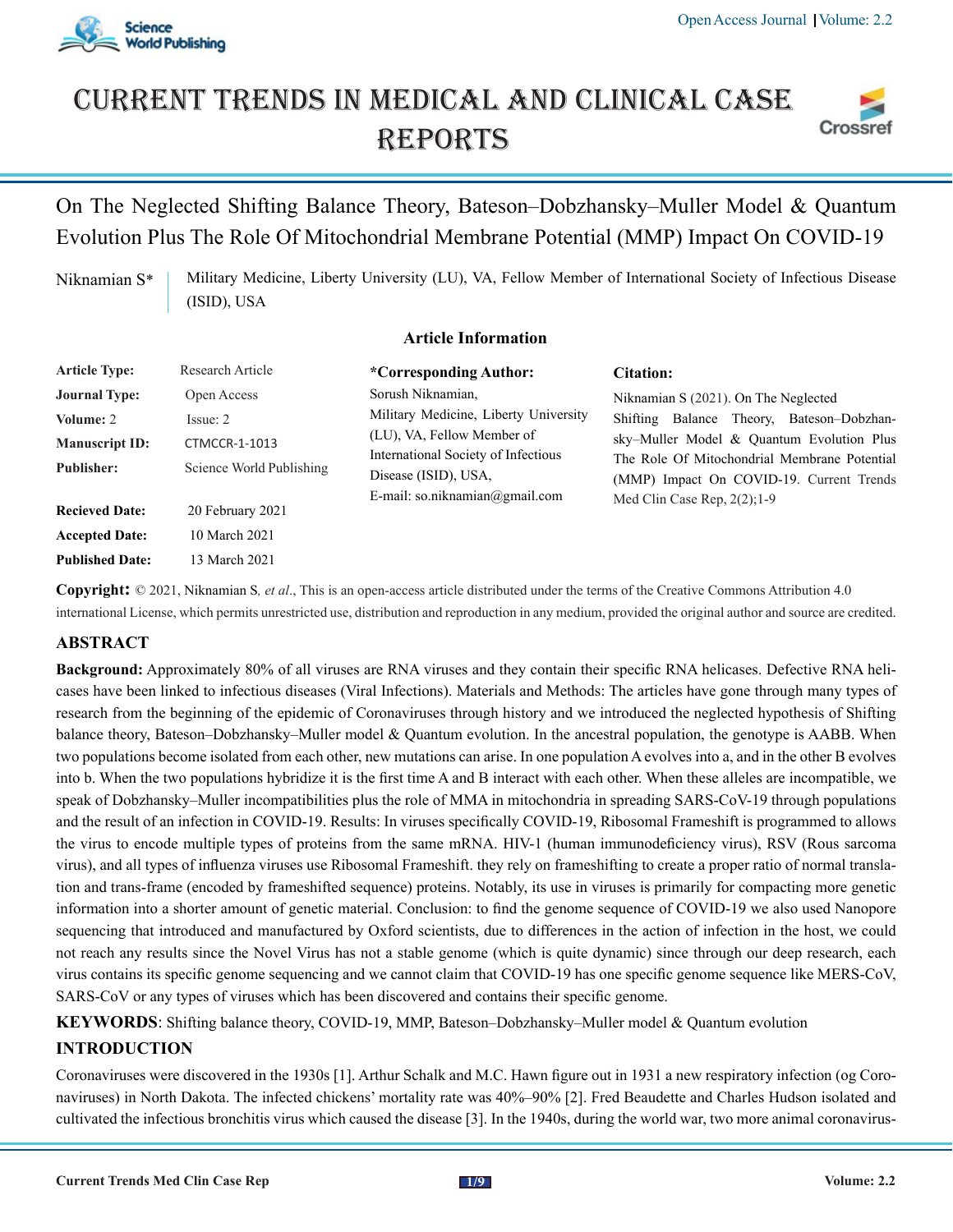

es, mouse hepatitis virus (MHV), and transmissible gastroenteritis virus (TGEV) were isolated [4]. It was not realized at the time that these three different viruses were related to coronavirus. [7] Impotently; human coronaviruses were discovered in the 1960s [5-6]. They were isolated using two different methods in the UK and the US [8]. E.C. Kendall, Malcom Byone, and David Tyrrell in 1960 isolated from a boy a new common cold virus B814 [9-11]. The virus, unfortunately, was not able to be cultivated using standard techniques which had successfully cultivated rhinoviruses, adenoviruses, and other known common cold viruses. In 1965, Tyrrell and Byone [12]. The new cultivating method was introduced to the lab by Bertil Hoorn [13]. The isolated virus when intranasally inoculated into volunteers caused a cold and was inactivated by ether which indicated it had a lipid envelope [14-15]. Around the same time, Dorothy Hamre [16] and John Proc know at the University of Chicago isolated 229E virus from medical students, which they grew in kidney tissue culture. The novel virus 229E, like the virus strain B814, when inoculated into volunteers caused a cold and was inactivated by ether [17]. B814 and 229E viruses were subsequently imaged by electron microscopy in 1967 by Scottish virologist June Almeida at St. Thomas Hospital in London [18-19]. Not only B814 and 229E viruses were they related to each other, but they were morphologically related to infectious bronchitis virus (IBV) [20]. A research group at the National Institute of Health the same year was able to isolate another member of this new group of viruses using organ culture and named the virus strain OC43 (OC for organ culture) [21]. Like B814, 229E, and IBV, the novel cold virus OC43 had distinctive club-like spikes when observed with the electron microscope [22-23]. The IBV-like novel cold viruses were shown to be morphologically related to the mouse hepatitis virus [24]. This new group of IBV-like viruses came to be known as coronaviruses after their distinctive morphological appearance [25]. Human coronavirus 229E and OC43 continued to be studied for decades [26-27]. The coronavirus strain B814 was lost. It is not

known which present human coronavirus it was [28]. Other human coronaviruses discovered and named SARS-CoV in 2003, HCoV NL63 in 2004, HCoV HKU1 in 2005, MERS-CoV in 2012, and SARS-CoV-2 in 2019 (COVID-19) [29-30]. There have also been a large number of animal coronaviruses identified since the 1960s which shows these strains of viruses are high in number and very difficult to be studied one by one [31] (Figure 1,2).

## **ORIGIN**

The most recent common ancestor (MRCA) of all coronaviruses is estimated to have existed as recently as 8000 BCE, although some models place the common ancestor as far back as 55 million years or more, implying long term coevolution with bat and avian species [32]. The most recent common ancestor of the alpha coronavirus line has been placed at about 2400 BCE, of the betacoronavirus line at 3300 BCE, of the gamma coronavirus line at 2800 BCE, and of the delta coronavirus line at about 3000 BCE. Bats and birds, as warm-blooded flying vertebrates, are an ideal natural reservoir for the coronavirus gene pool (with bats the reservoir for alpha coronaviruses and betacoronavirus – and birds the reservoir for gamma coronaviruses and delta coronaviruses). The large number and global range of bat and avian species that host viruses have enabled extensive evolution and dissemination of coronaviruses[33] (Figure 3, Figure 4, Table 1).

Many human coronaviruses have their origin in bats [34]. The human coronavirus NL63 shared a common ancestor with a bat coronavirus (ARCoV.2) between 1190 and 1449 CE [35]. The human coronavirus 229E shared a common ancestor with a bat coronavirus (GhanaGrp1 Bt CoV) between 1686 and 1800 CE [36]. More recently, alpaca coronavirus and human coronavirus 229E diverged sometime before 1960 [68]. MERS-CoV emerged in humans from bats through the intermediate host of camels [37]. MERS-CoV, although related to several bat coronavirus species, appears to have diverged from these several centuries ago [38].



**Figure 1:** The different promoter sequences and accessory domains that aid in RNA unwinding (local strand separation). The regions in red are ATP binding domains and the regions in yellow are RNA interaction domains. Specific sequences termed DEAD-box proteins are also present that help catalyzes reactions in which ATP does not need to be directly hydrolyzed, as long as it binds to the domains on the strand.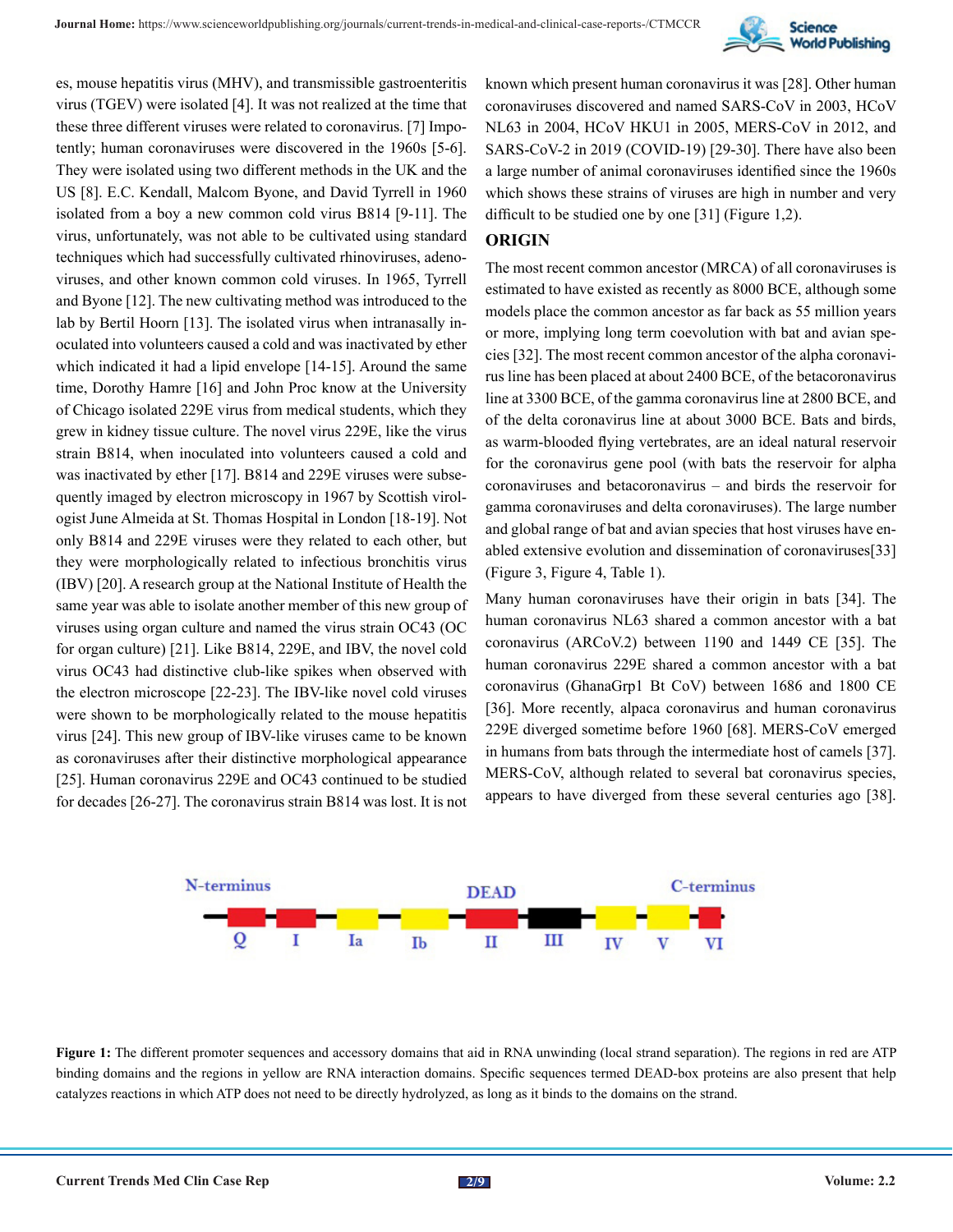



**Figure 2:** Human DEAD-box RNA helicase



**Figure 4:** The arrows indicate the preferred flow of a population (Viruses as well) on the landscape. The red ball indicates a population (or Viruses) that moves from an adaptive valley to the top of an adaptive peak. Based on natural selection (which usually acts to increase fitness in a population), it is not possible for a population at peak A to reach peak B because this requires descending into an adaptive valley. Shifting balance theory aims to explain how this may be possible.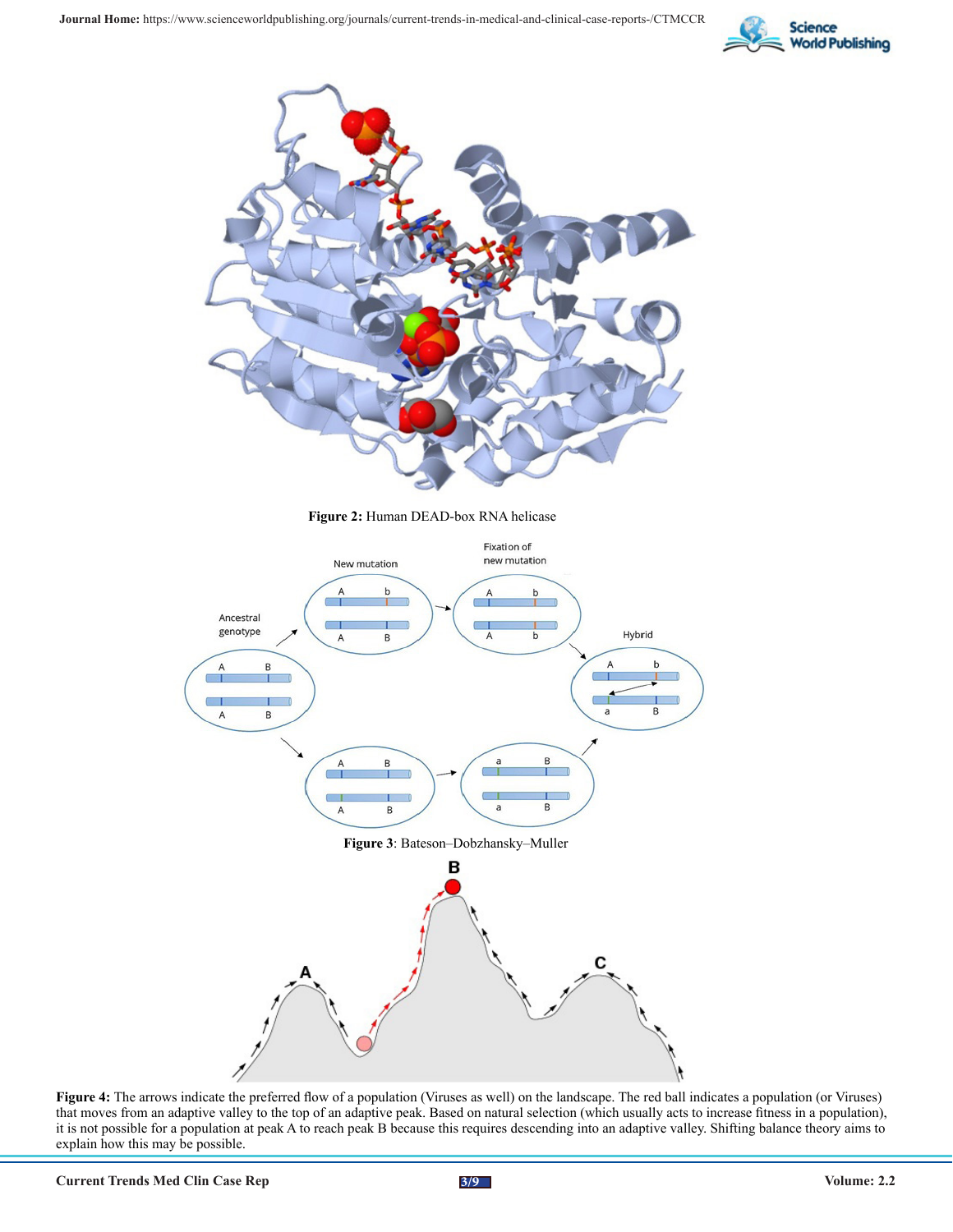

| <b>RNA</b> helicase |                      |  |  |
|---------------------|----------------------|--|--|
| <b>Identifiers</b>  |                      |  |  |
| EC number           | 3.6.4.13             |  |  |
| <b>Databases</b>    |                      |  |  |
| <b>IntEnz</b>       | IntEnz view          |  |  |
| <b>BRENDA</b>       | <b>BRENDA</b> entry  |  |  |
| <b>ExPASy</b>       | NiceZyme view        |  |  |
| <b>KEGG</b>         | <b>KEGG</b> entry    |  |  |
| MetaCyc             | metabolic pathway    |  |  |
| PRIAM               | profile              |  |  |
| PDB/structures      | RCSB PDB PDBe/PDBsum |  |  |

**Table (1):** The table shows RNA Helicases [64] [65] [66]

The most closely related bat coronavirus and SARS-CoV diverged in 1986 [39]. A possible path of evolution of SARS coronavirus and keen bat coronaviruses is that SARS-related coronaviruses coevolved in bats for a long time. The ancestors of SARS-CoV first infected leaf-nose bats of the genus Hipposideridae; subsequently, they spread to horseshoe bats in the species Rhinolophidae, then to civets, and finally to humans [40-41].

Unlike other Betacoronaviruses, bovine coronavirus of the species Betacoronavirus 1 and subgenus Embecovirus is thought to have originated in rodents and not in bats [42-43]. In the 1790s, equine coronavirus diverged from the bovine coronavirus after a cross-species jump [44]. Later in the 1890s, human coronavirus OC43 diverged from bovine coronavirus after another cross-species spillover event [45-46]. It is speculated that the flu pandemic of 1890 may have been caused by this spillover event, and not by the influenza virus, because of the related timing, neurological symptoms, and unknown causative agent of the pandemic [47]. Besides causing respiratory infections, human coronavirus OC43 is also suspected of playing a role in neurological diseases [48]. In the 1950s, the human coronavirus OC43 began to diverge into its present genotypes [49]. Phylogenetically, mouse hepatitis virus (Murine coronavirus), which infects the mouse's liver and central nervous system [50], is related to human coronavirus OC43 and bovine coronavirus. Human coronavirus HKU1, like the aforementioned viruses, also has its origins in rodents [51]. Well-known rodents include mice, rats, squirrels, prairie dogs, chipmunks, chinchillas, porcupines, beavers, guinea pigs, hamsters, gerbils, and capybaras. Rabbits, hares, and pikas.

#### **MATERIALS AND METHODS**

SARS-CoV-2 is a complex virus. the genome of the virus differs from one person to another like fingerprints and the reason behind this phenomenon is the amount of tRNA and the metabolism (Mitochondrial Function) of the individual which is based on the amount of ATP releasing from the Mitochondria of each cell and

loss of MMP (mitochondrial membrane permeabilization) which the reason behind the cause of cell apoptosis. Mitochondrial ATP generation requires proteins from the nuclear and mitochondrial genomes. ROS (Reactive Oxygen Species) disrupt the oxidative production of ATP, which is required for normal cellular function, due to the damage of mtDNA disrupts the normal synthesis of proteins needed for mitochondria function and making them suitable targets for attack by ROS produced during infections by viruses especially, any virus including Coronaviruses raises ROS in the host cell which affects Mitochondria and leads to loss of MMP [52].

Proteins are translated by reading tri-nucleotides on the mRNA strand, also known as codons, from one end of the mRNA to the other (from the 5' to the 3' end). Each codon is translated into a single amino acid. Therefore, a shift of any number of nucleotides that is not divisible by 3 in the reading frame will result in subsequent codons to be read differently [53]. This effectively changes the ribosomal reading frame.

In viruses specifically COVID-19, Ribosomal Frameshift is programmed to allows the virus to encode multiple types of proteins from the same mRNA. HIV-1 (human immunodeficiency virus) [54], RSV (Rous sarcoma virus) [55], and all types of influenza viruses use Ribosomal Frameshift. they rely on frameshifting to create a proper ratio of normal translation and trans-frame (encoded by frameshifted sequence) proteins. Notably, its use in viruses is primarily for compacting more genetic information into a shorter amount of genetic material.

#### **EFFECT OF RNA HELICASE IN COVID-19**

Helicases are enzymes that are vital to all living organisms. Their main function is to unpack an organism's genes. They are motor proteins that move directionally along a nucleic acid phosphodiester backbone, separating two annealed nucleic acid strands such as DNA and RNA using energy from ATP hydrolysis which proves that the vital COVID-19 is dependent on the amount of ATP production of the host cell by mitochondria. Approximately 1% of eukaryotic genes code for helicases [56]. The human genome codes for 95 non-redundant helicases: 64 RNA helicases (Which is important in infection of SARS-CoV-2) and 31 DNA helicases. Many cellular processes, such as DNA replication, transcription, translation, recombination, DNA repair, and ribosome biogenesis involve the separation of nucleic acid strands that necessitates the use of helicases.

 This image represents the different promoter sequences and accessory domains that aid in RNA unwinding (local strand separation). The regions in red are ATP binding domains and the regions in yellow are RNA interaction domains. Specific sequences termed DEAD-box proteins are also present that help catalyzes reactions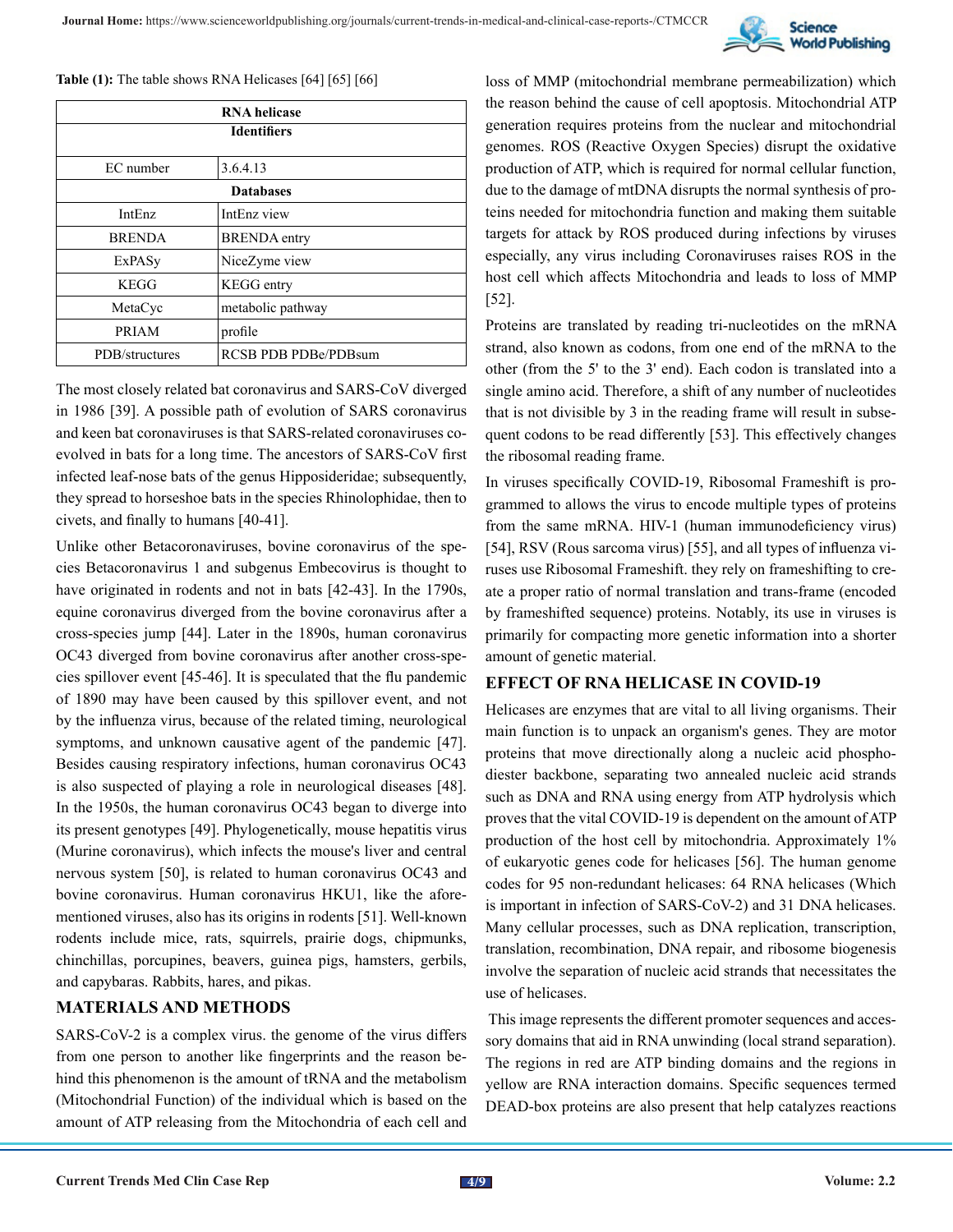

in which ATP does not need to be directly hydrolyzed, as long as it binds to the domains on the strand.

Approximately 80% of all viruses are RNA viruses and they contain their specific RNA helicases. [58] Defective RNA helicases have been linked to infectious diseases (Viral Infections) [59]. Some RNA helicases and DNA helicases can be found together in all the helicase super-families except for SF6 [60] [61]. All the eukaryotic RNA helicases that have been identified up to date are non-ring forming and are part of SF1 and SF2. On the other hand, ring-forming RNA helicases have been found in bacteria and viruses [62]. RNA helicases that do exhibit unwinding activity have been characterized by at least two different mechanisms: canonical duplex unwinding and local strand separation. local strand separation occurs by a process wherein the helicase enzyme is loaded at any place along with the duplex. This is usually aided by a single-strand region of the RNA, and the loading of the enzyme is accompanied by ATP binding [60]. Once the helicase and ATP are bound, local strand separation occurs, which requires the binding of ATP but not the actual process of ATP hydrolysis [62]. Presented with fewer base pairs the duplex then dissociates without further assistance from the enzyme. This mode of unwinding is used by the DEAD/DEAH box helicases [63].

In Vitro, to find the specific helicase activity of COVID-19, we used fluorescence-based assays, filtration assays, a scintillation proximity assay, a time-resolved fluorescence resonance energy transfer assay, and even used Trupoint diagnostic assay to observe the Helicase Activity. Even we have used the basic strand displacement assay which had been used in 1982–1983 [67] [68]. The result was interestingly showed each Virus Helicase Assay is different from the other. The reason is the environment where the virus exits/evolves promptly and the only answer to this result is Lamarckian Evolution. As Coronaviruses (Including SarS-CoV-2) evolves very fast, their adaptation to the environment explains our results [67] [68] [69].

Shifting balance theory, Bateson–Dobzhansky–Muller model & Quantum evolution

The Bateson–Dobzhansky–Muller model [69], is a model of the evolution of genetic incompatibility, important in understanding the evolution of reproductive isolation during speciation and the role of natural selection in bringing it about. The theory was first described by William Bateson in 1909 [70], then by Theodosius Dobzhansky in 1934, and later by Herman Muller, H. Allen Orr, and Sergey Gavrilets [71]. This model describes the drift between two species or even viruses to become hybrid and act differently in the environment. As many scientists only focus on the Co-Evolution of the viruses, Bateson–Dobzhansky–Muller model can be useful in describing the Fixation and Adaptation of SARS-CoV-2 in the different environment as well.

In the ancestral population, the genotype is AABB. When two populations become isolated from each other, new mutations can arise. In one population A evolves into a, and in the other B evolves into b. When the two populations hybridize it is the first time a and b interact with each other. When these alleles are incompatible, we speak of Dobzhansky–Muller incompatibilities.

The Shifting balance theory is another theory of evolution proposed in 1932 by Sewall Wright, suggesting that adaptive evolution may proceed most quickly when a population of viruses divides into subpopulations with restricted gene flow. attempting to explain how a population may move across an adaptive valley to a higher adaptive peak [72]. According to the theory, this movement occurs in three steps:

- Genetic drift allows a locally adapted subpopulation to move across an adaptive valley to the base of a higher adaptive peak.
- Natural selection will move the subpopulation up to the higher peak.

This new superiorly adapted subpopulation may then expand its range and outcompete or interbreed with other subpopulations, causing the spread of new adaptations and movement of the global population toward the new fitness peak.

All three steps describe adaption, Genetic Drift, and the Fitness of SARS-CoV-2. Novel Coronavirus has been evolved so fast from their ancestors to become a new Hybrid Novel RNA Virus and like cancer cells, they have rapid genetic mutations and adaptation to the environment.

{ The arrows indicate the preferred flow of a population (Viruses as well) on the landscape. The red ball indicates a population (or Viruses) that moves from an adaptive valley to the top of an adaptive peak. Based on natural selection (which usually acts to increase fitness in a population), it is not possible for a population at peak A to reach peak B because this requires descending into an adaptive valley. Shifting balance theory aims to explain how this may be possible.

Quantum evolution was proposed by George Gaylord Simpson in 1953. Quantum Evolution happens at the Taxonomic level and it plays a major role in the origin taxonomic units of relatively high rank in families, orders, and classes of species and parasites including viruses. As a whole, according to Simpson's statements in 1944, quantum evolution resulted from Sewall Wright's model of random genetic drift [74-83].

# **THE HISTORY BEHIND THE NEGLECTED CORO-NAVIRUS**

We cannot forget the history of the outbreak of Coronaviruses. Firstly, it was considered harmless pathogens until they caused three major outbreaks of severe respiratory disease in the last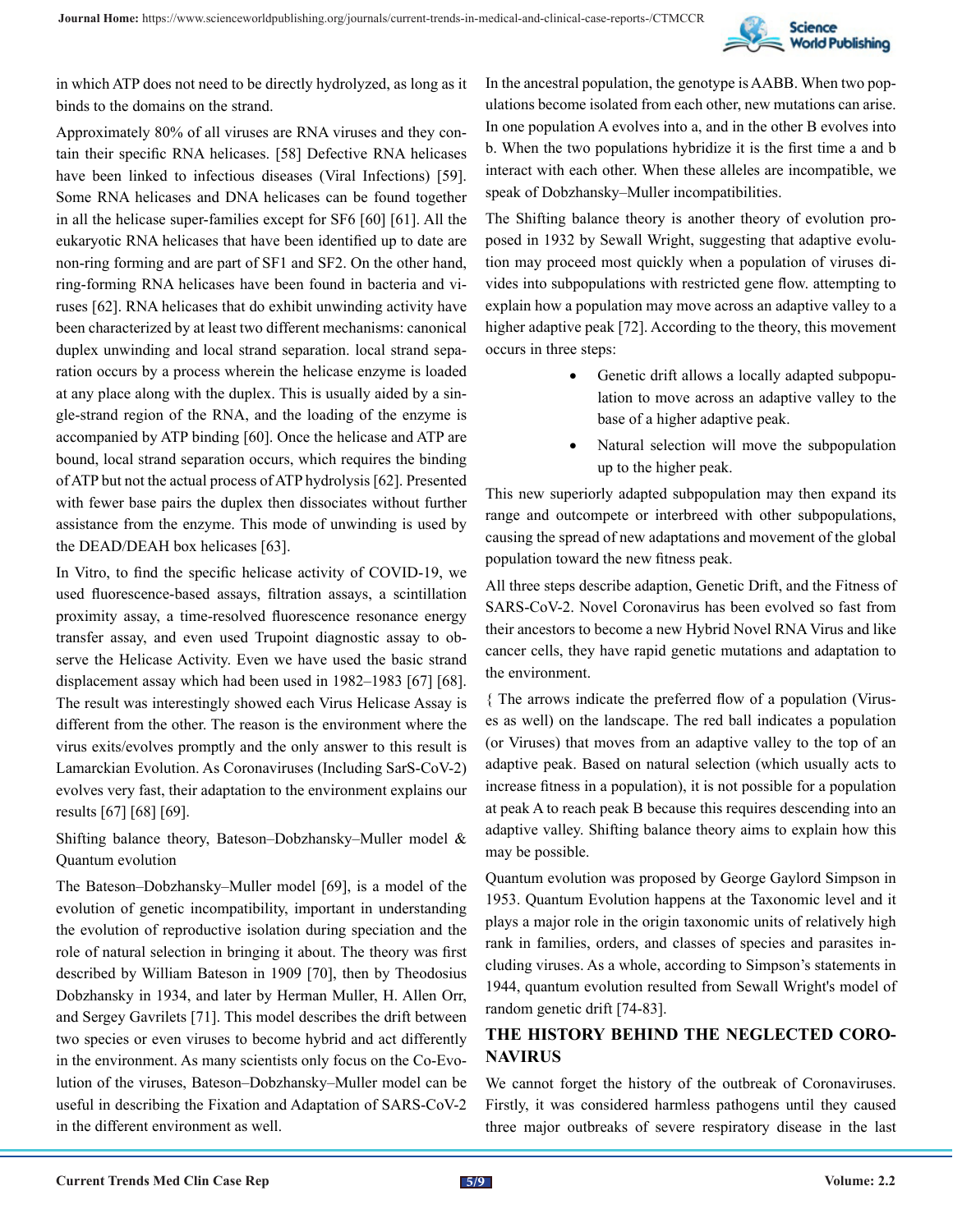

20years. The Coronavirus was recognized in 1960 [84] and it was identified as a cause of the common cold. In 2002, it was considered as a nonfatal virus not severely pathogenic to humans. Then took place across the globe when an infected doctor traveled to Hong Kong in February 2003 [85] and transmitted the infection to other health workers and guests staying in the same hotel. These patients brought infection back to their home countries, that is, Singapore, Vietnam, and Canada. In the year 2012 [86], a new coronavirus emerged in the Middle East and was named Middle East Respiratory Syndrome (MERS) [86--90]. Through our sessions above, the COVID-19 is a Hybrid Virus with a high mutation rate like cancer cells and has the potential of causing a new Hybrid Pandemic in the future. The Shifting Theory, Co-Evolution, Bateson–Dobzhansky–Muller model, and Quantum Evolution are the result of these high rare pandemics in the last 20 years.

## **CONCLUSION**

Based on our research, to find the genome sequence of COVID-19 we also used Nanopore sequencing that introduced and manufactured by Oxford scientists, due to differences in the action of infection in the host, we could not reach any results since the Novel Virus has not a stable genome (which is quite dynamic) since through our deep research, each virus contains its specific genome sequencing and we cannot claim that COVID-19 has one specific genome sequence like MERS-CoV, SARS-C-V or any types of viruses which has been discovered and contains their specific genome. The main reason is the quick adaptation to the environment, Temperature, humidity, host genome type, host metabolism, Genetic Drift, Recombination of the virus, the high population of human beings, and the amount of ATP production of the host by their Mitochondria. Therefore; any type of vaccine cannot prevent the host from becoming infected by the virus. Vice versa, the new Coronavirus becomes more adapted and changes rapidly to make the environment and the host becoming weak and infected in the end.

#### **References**

- 1. [Estola T. "Coronaviruses, a New Group of Animal RNA Viruses".](https://pubmed.ncbi.nlm.nih.gov/4316767/) [Avian Diseases. 1970; 14 \(2\): 330-336. doi:10.2307/1588476. ISSN](https://pubmed.ncbi.nlm.nih.gov/4316767/)  [0005-2086. JSTOR 1588476.](https://pubmed.ncbi.nlm.nih.gov/4316767/)
- 2. [Fabricant J. "The Early History of Infectious Bronchitis". Avian](https://pubmed.ncbi.nlm.nih.gov/9876830/)  [Diseases. 1998; 42 \(4\): 648-650. doi:10.2307/1592697. ISSN 0005-](https://pubmed.ncbi.nlm.nih.gov/9876830/) [2086. JSTOR 1592697.](https://pubmed.ncbi.nlm.nih.gov/9876830/)
- 3. [Decaro N. "Gammacoronavirus". In Tidona C, Darai G \(eds.\). Gam](https://www.ncbi.nlm.nih.gov/pmc/articles/PMC7176155/)[macoronavirus‡: Coronaviridae. The Springer Index of Viruses.](https://www.ncbi.nlm.nih.gov/pmc/articles/PMC7176155/) [Springer. pp. 2011; 403-413. doi:10.1007/978-0-387-95919-1\\_58.](https://www.ncbi.nlm.nih.gov/pmc/articles/PMC7176155/) [ISBN 978-0-387-95919-1. PMC 7176155.](https://www.ncbi.nlm.nih.gov/pmc/articles/PMC7176155/)
- 4. [McIntosh K. "Coronaviruses: A Comparative Review". In Arber W,](https://link.springer.com/chapter/10.1007/978-3-642-65775-7_3) [Haas R, Henle W, Hofschneider PH, Jerne NK, Koldovský P, Ko](https://link.springer.com/chapter/10.1007/978-3-642-65775-7_3)[prowski H, Maaløe O, Rott R \(eds.\). Current Topics in Microbiology](https://link.springer.com/chapter/10.1007/978-3-642-65775-7_3)

[and Immunology / Ergebnisse der Mikrobiologie und Immunitätsfor](https://link.springer.com/chapter/10.1007/978-3-642-65775-7_3)[schung. Current Topics in Microbiology and Immunology / Ergeb](https://link.springer.com/chapter/10.1007/978-3-642-65775-7_3)[nisse der Mikrobiologie und Immunitätsforschung. Berlin, Heidel](https://link.springer.com/chapter/10.1007/978-3-642-65775-7_3)[berg: Springer. p. 197487. doi:10.1007/978-3-642-65775-7\\_3. ISBN](https://link.springer.com/chapter/10.1007/978-3-642-65775-7_3) [978-3-642-65775-7.](https://link.springer.com/chapter/10.1007/978-3-642-65775-7_3)

- 5. "Il était une fois les coronavirus". Réalités Biomédicales (in French). 2020-03-27. Retrieved 2020-04-18.
- 6. [Kahn JS, McIntosh K. "History and recent advances in coro](https://pubmed.ncbi.nlm.nih.gov/16378050/)[navirus discovery". The Pediatric Infectious Disease Journal.](https://pubmed.ncbi.nlm.nih.gov/16378050/) [2005; 24 \(11 Suppl\): S223-7, discussion S226. DOI: 10.1097/01.](https://pubmed.ncbi.nlm.nih.gov/16378050/) [inf.0000188166.17324.60. PMID 16378050.](https://pubmed.ncbi.nlm.nih.gov/16378050/)
- 7. Mahase E. "The BMJ in 1965". BMJ. 2020; 369: m1547. doi:10.1136/ bmj.m1547. PMID 32299810.
- 8. [Monto AS. "Coronaviruses". In Evans AS \(ed.\). Viral Infections of](https://www.springer.com/gp/book/9781461332398) [Humans. Viral Infections of Humans: Epidemiology and Control.](https://www.springer.com/gp/book/9781461332398) [Springer US. 1984; 151-165. doi:10.1007/978-1-4684-4727-9\\_7.](https://www.springer.com/gp/book/9781461332398) [ISBN 978-1-4684-4727-9.](https://www.springer.com/gp/book/9781461332398)
- 9. [Kendall EJ, Bynoe ML, Tyrrell DA. "Virus isolations from common](https://www.ncbi.nlm.nih.gov/pmc/articles/PMC1925312/) [colds occurring in a residential school". British Medical Journal.](https://www.ncbi.nlm.nih.gov/pmc/articles/PMC1925312/)  [1962; 2 \(5297\): 82-6. doi:10.1136/BMJ.2.5297.82. PMC 1925312.](https://www.ncbi.nlm.nih.gov/pmc/articles/PMC1925312/)  [PMID 14455113.](https://www.ncbi.nlm.nih.gov/pmc/articles/PMC1925312/)
- 10. [Richmond C. "David Tyrrell". BMJ: British Medical Journal. 2005;](https://www.ncbi.nlm.nih.gov/pmc/articles/PMC558394/) [330 \(7505\): 1451. doi:10.1136/BMJ.330.7505.1451. PMC 558394.](https://www.ncbi.nlm.nih.gov/pmc/articles/PMC558394/)
- 11. "Obituary Notices: Malcom Byone". British Medical Journal. 2 (5660): 827-829. 1969-06-28. doi:10.1136/BMJ.2.5660.827.
- 12. [Tyrrell DA, Bynoe ML. "Cultivation of a Novel Type of Com](https://pubmed.ncbi.nlm.nih.gov/14288084/)[mon-Cold Virus in Organ Cultures". British Medical Journal. 1965;](https://pubmed.ncbi.nlm.nih.gov/14288084/) [1 \(5448\): 1467-70. doi:10.1136/BMJ.1.5448.1467. PMC 2166670.](https://pubmed.ncbi.nlm.nih.gov/14288084/) [PMID 14288084.](https://pubmed.ncbi.nlm.nih.gov/14288084/)
- 13. [Tyrrell DA, Fielder M. Cold Wars: The Fight Against the Common](https://www.ncbi.nlm.nih.gov/pmc/articles/PMC1124964/) [Cold. Oxford University Press. pp. 2002; 93-95. ISBN 978-0-19-](https://www.ncbi.nlm.nih.gov/pmc/articles/PMC1124964/) [263285-2.](https://www.ncbi.nlm.nih.gov/pmc/articles/PMC1124964/)
- 14. [Hagan WA, Bruner DW, Gillespie JH, Timoney JF, Scott FW, Bar](https://www.worldcat.org/title/hagan-and-bruners-microbiology-and-infectious-diseases-of-domestic-animals-with-reference-to-etiology-epizootiology-pathogenesis-immunity-diagnosis-and-antimicrobial-susceptibility/oclc/17775257)[lough JE. Hagan and Bruner's Microbiology and Infectious Diseases](https://www.worldcat.org/title/hagan-and-bruners-microbiology-and-infectious-diseases-of-domestic-animals-with-reference-to-etiology-epizootiology-pathogenesis-immunity-diagnosis-and-antimicrobial-susceptibility/oclc/17775257) [of Domestic Animals: Regarding Etiology, Epizootiology, Pathogen](https://www.worldcat.org/title/hagan-and-bruners-microbiology-and-infectious-diseases-of-domestic-animals-with-reference-to-etiology-epizootiology-pathogenesis-immunity-diagnosis-and-antimicrobial-susceptibility/oclc/17775257)[esis, Immunity, Diagnosis, and Antimicrobial Susceptibility. Cornell](https://www.worldcat.org/title/hagan-and-bruners-microbiology-and-infectious-diseases-of-domestic-animals-with-reference-to-etiology-epizootiology-pathogenesis-immunity-diagnosis-and-antimicrobial-susceptibility/oclc/17775257) [University Press. 1988; p. 440. ISBN 978-0-8014-1896-9.](https://www.worldcat.org/title/hagan-and-bruners-microbiology-and-infectious-diseases-of-domestic-animals-with-reference-to-etiology-epizootiology-pathogenesis-immunity-diagnosis-and-antimicrobial-susceptibility/oclc/17775257)
- 15. Knapp, Alex. "The Secret History Of The First Coronavirus". Forbes. Retrieved 2020-05-06.
- 16. [Hamre D, Procknow JJ. "A new virus isolated from the human re](https://pubmed.ncbi.nlm.nih.gov/4285768/)[spiratory tract". Proceedings of the Society for Experimental Biolo](https://pubmed.ncbi.nlm.nih.gov/4285768/)[gy and Medicine. Society for Experimental Biology and Medicine.](https://pubmed.ncbi.nlm.nih.gov/4285768/) [1966; 121 \(1\): 190-3. doi:10.3181/00379727-121-30734. PMID](https://pubmed.ncbi.nlm.nih.gov/4285768/) [4285768.](https://pubmed.ncbi.nlm.nih.gov/4285768/)
- 17. "The woman who discovered the first coronavirus".
- 18. [Almeida J. "June Almeida \(née Hart\)". BMJ. 2008; 336 \(7659\):](https://www.ncbi.nlm.nih.gov/pmc/articles/PMC2440895/) [1511.1-1511. doi:10.1136/bmj.a434. ISSN 0959-8138. PMC](https://www.ncbi.nlm.nih.gov/pmc/articles/PMC2440895/)  [2440895.](https://www.ncbi.nlm.nih.gov/pmc/articles/PMC2440895/)
- 19. [Almeida JD, Tyrrell DA. "The morphology of three previous-](https://pubmed.ncbi.nlm.nih.gov/4293939/)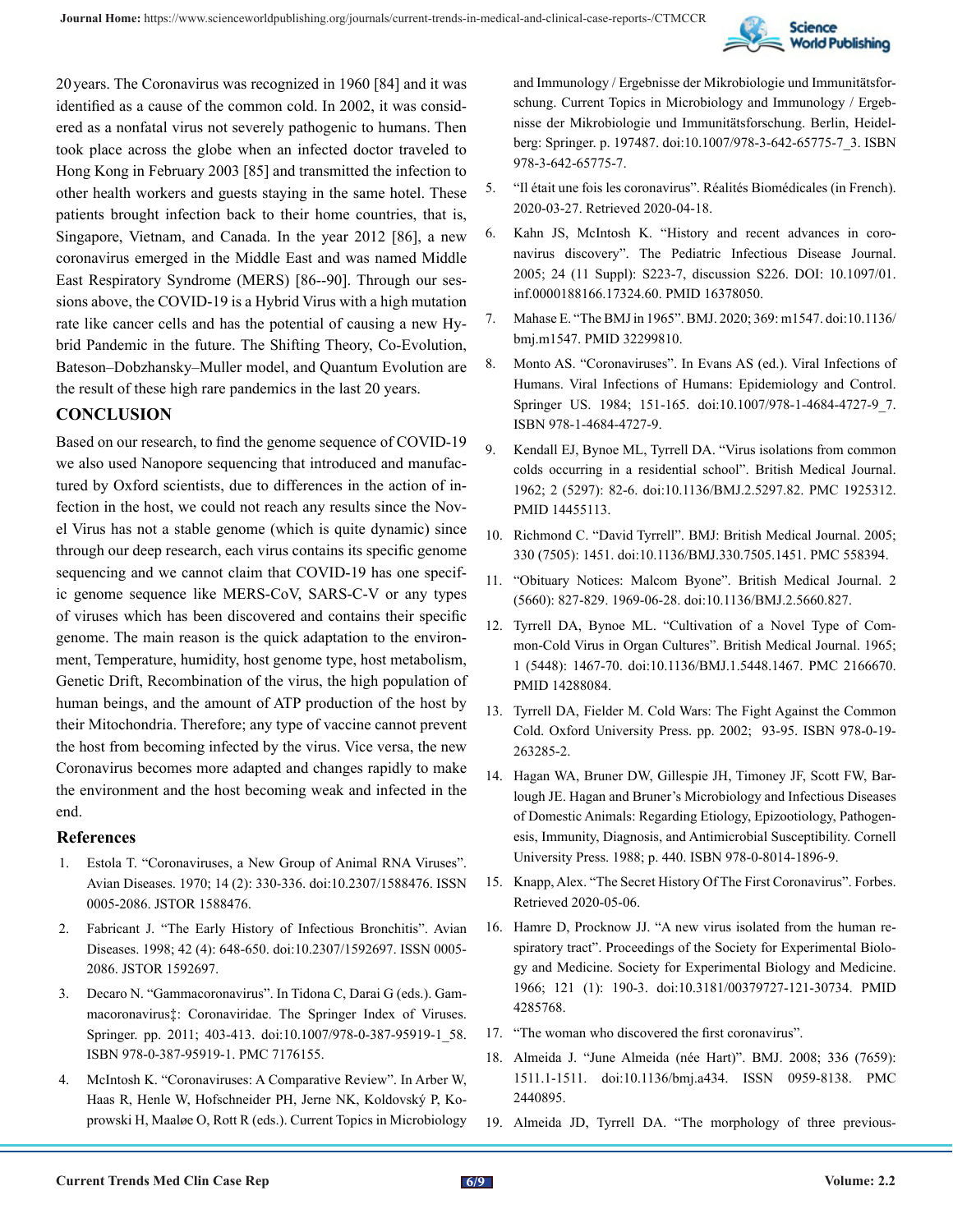

[ly uncharacterized human respiratory viruses that grow in organ](https://pubmed.ncbi.nlm.nih.gov/4293939/) [culture". The Journal of General Virology. 1967; 1 \(2\): 175-8.](https://pubmed.ncbi.nlm.nih.gov/4293939/) [doi:10.1099/0022-1317-1-2-175. PMID 4293939.](https://pubmed.ncbi.nlm.nih.gov/4293939/)

- 20. McIntosh K, Becker WB, Chanock RM. "Growth in the suckling-mouse brain of "IBV-like" viruses from patients with upper respiratory tract disease". Proceedings of the National Academy of Sciences of the United States of America. 1967; 58 (6): 2268- 73. Bibcode:1967PNAS...58.2268M. doi:10.1073/pnas.58.6.2268. PMC 223830. PMID 4298953.
- 21. [McIntosh K, Dees JH, Becker WB, Kapikian AZ, Chanock RM.](https://www.ncbi.nlm.nih.gov/pmc/articles/PMC224637/) ["Recovery in tracheal organ cultures of novel viruses from patients](https://www.ncbi.nlm.nih.gov/pmc/articles/PMC224637/) [with respiratory disease". Proceedings of the National Academy](https://www.ncbi.nlm.nih.gov/pmc/articles/PMC224637/) [of Sciences of the United States of America 1967. 57 \(4\): 933-40.](https://www.ncbi.nlm.nih.gov/pmc/articles/PMC224637/) [Bibcode:1967PNAS...57..933M. doi:10.1073/pnas.57.4.933. PMC](https://www.ncbi.nlm.nih.gov/pmc/articles/PMC224637/)  [224637. PMID 5231356.](https://www.ncbi.nlm.nih.gov/pmc/articles/PMC224637/)
- 22. [Times, Harold M. Schmeck Jr Special To the New York. "Six Newly](https://www.nytimes.com/1967/05/05/archives/six-newly-discovered-viruses-may-explain-cold-strains-are-similar.html) [Discovered Viruses May Explain Cold; Strains Are Similar to Germ](https://www.nytimes.com/1967/05/05/archives/six-newly-discovered-viruses-may-explain-cold-strains-are-similar.html)  [That Causes a Bronchial Infection in Chickens Believed to Be New](https://www.nytimes.com/1967/05/05/archives/six-newly-discovered-viruses-may-explain-cold-strains-are-similar.html) [Group". The New York Times. 1967. ISSN 0362-4331. Retrieved](https://www.nytimes.com/1967/05/05/archives/six-newly-discovered-viruses-may-explain-cold-strains-are-similar.html) [2020-04-25.](https://www.nytimes.com/1967/05/05/archives/six-newly-discovered-viruses-may-explain-cold-strains-are-similar.html)
- 23. [Myint SH. "Human Coronavirus Infections". In Siddell SG \(ed.\).](https://link.springer.com/chapter/10.1007/978-1-4899-1531-3_18)  [The Coronaviridae. The Viruses. Springer US. 1995; 389-401.](https://link.springer.com/chapter/10.1007/978-1-4899-1531-3_18)  [doi:10.1007/978-1-4899-1531-3\\_18. ISBN 978-1-4899-1531-3.](https://link.springer.com/chapter/10.1007/978-1-4899-1531-3_18)
- 24. [Geller C, Varbanov M, Duval RE. "Human coronaviruses: insights](https://www.ncbi.nlm.nih.gov/pmc/articles/PMC3509683/) [into environmental resistance and its influence on the develop](https://www.ncbi.nlm.nih.gov/pmc/articles/PMC3509683/)[ment of new antiseptic strategies". Viruses 2012. 4 \(11\): 3044-68.](https://www.ncbi.nlm.nih.gov/pmc/articles/PMC3509683/)  [doi:10.3390/v4113044. PMC 3509683. PMID 23202515.](https://www.ncbi.nlm.nih.gov/pmc/articles/PMC3509683/)
- 25. [Corman VM, Jores J, Meyer B, Younan M, Liljander A, Said MY,](https://www.ncbi.nlm.nih.gov/pmc/articles/PMC4111164/)  [et al. "Antibodies against MERS coronavirus in dromedary camels,](https://www.ncbi.nlm.nih.gov/pmc/articles/PMC4111164/)  [Kenya, 1992-2013". Emerging Infectious Diseases 2014. 20 \(8\):](https://www.ncbi.nlm.nih.gov/pmc/articles/PMC4111164/) [1319-22. doi:10.3201/eid2008.140596. ISBN 978-1-4899-7447-1.](https://www.ncbi.nlm.nih.gov/pmc/articles/PMC4111164/)  [PMC 7122465. The other OC strains and B814 that could not be](https://www.ncbi.nlm.nih.gov/pmc/articles/PMC4111164/) [adapted to the mouse brain resisted adaptation to cell culture as well;](https://www.ncbi.nlm.nih.gov/pmc/articles/PMC4111164/) [these distinct viruses have since been lost and may have been redis](https://www.ncbi.nlm.nih.gov/pmc/articles/PMC4111164/)[covered recently.](https://www.ncbi.nlm.nih.gov/pmc/articles/PMC4111164/)
- 26. [Su S, Wong G, Shi W, Liu J, Lai AC, Zhou J, et al. "Epidemiol](https://pubmed.ncbi.nlm.nih.gov/27012512/)[ogy, Genetic Recombination, and Pathogenesis of Coronavirus](https://pubmed.ncbi.nlm.nih.gov/27012512/)[es". Trends in Microbiology 2016. 24 \(6\): 490-502. doi:10.1016/j.](https://pubmed.ncbi.nlm.nih.gov/27012512/) [tim.2016.03.003. PMC 7125511. PMID 27012512.](https://pubmed.ncbi.nlm.nih.gov/27012512/)
- 27. [Zhu N, Zhang D, Wang W, Li X, Yang B, Song J, et al. "A Nov](https://pubmed.ncbi.nlm.nih.gov/31978945/)[el Coronavirus from Patients with Pneumonia in China, 2019".](https://pubmed.ncbi.nlm.nih.gov/31978945/) [The New England Journal of Medicine 2020. 382 \(8\): 727-733.](https://pubmed.ncbi.nlm.nih.gov/31978945/) [doi:10.1056/NEJMoa2001017.](https://pubmed.ncbi.nlm.nih.gov/31978945/)
- 28. International Committee on Taxonomy of Viruses. "ICTV Master Species List 2009-v10" (Xls). 2010
- 29. [Cherry, James; Demmler-Harrison, Gail J.; Kaplan, Sheldon L.;](https://www.elsevier.com/books/feigin-and-cherrys-textbook-of-pediatric-infectious-diseases/unknown/978-0-323-39281-5)  [Steinbach, William J.; Hotez, Peter J. Feigin and Cherry's Textbook](https://www.elsevier.com/books/feigin-and-cherrys-textbook-of-pediatric-infectious-diseases/unknown/978-0-323-39281-5) [of Pediatric Infectious Diseases. Elsevier Health Sciences 2017.](https://www.elsevier.com/books/feigin-and-cherrys-textbook-of-pediatric-infectious-diseases/unknown/978-0-323-39281-5) [PT6615. ISBN 978-0-323-39281-5.](https://www.elsevier.com/books/feigin-and-cherrys-textbook-of-pediatric-infectious-diseases/unknown/978-0-323-39281-5)
- 30. Chapter 24 Coronaviridae". Fenner's Veterinary Virology (Fifth

ed.). Academic Press. 2017; pp. 435-461. doi:10.1016/B978-0-12- 800946-8.00024-6. ISBN 978-0-12-800946-8.

- 31. de Groot RJ, Baker SC, Baric R, Enjuanes L, Gorbalenya AE, Holmes KV, Perlman S, Poon L, Rottier PJ, Talbot PJ, Woo PC, Ziebuhr J. "Family Coronaviridae". In King AM, Lefkowitz E, Adams MJ, Carstens EB, International Committee on Taxonomy of Viruses, International Union of Microbiological Societies. Virology Division (eds.). Ninth Report of the International Committee on Taxonomy of Viruses. Oxford: Elsevier. 2011.
- 32. [Wertheim JO, Chu DK, Peiris JS, Kosakovsky Pond SL, Poon LL.](https://pubmed.ncbi.nlm.nih.gov/23596293/)  ["A case for the ancient origin of coronaviruses". Journal of Virology](https://pubmed.ncbi.nlm.nih.gov/23596293/) [2013. 87 \(12\): 7039-45. doi:10.1128/JVI.03273-12.](https://pubmed.ncbi.nlm.nih.gov/23596293/)
- 33. [Woo PC, Lau SK, Lam CS, Lau CC, Tsang AK, Lau JH, et al. "Dis](https://pubmed.ncbi.nlm.nih.gov/22278237/)[covery of seven novels Mammalian and avian coronaviruses in](https://pubmed.ncbi.nlm.nih.gov/22278237/) [the genus delta coronavirus supports bat coronaviruses as the gene](https://pubmed.ncbi.nlm.nih.gov/22278237/)  [source of alphacoronavirus and betacoronavirus and avian corona](https://pubmed.ncbi.nlm.nih.gov/22278237/)[viruses as the gene source of gammacoronavirus and delta corona](https://pubmed.ncbi.nlm.nih.gov/22278237/)[virus". Journal of Virology 2012. 86 \(7\): 3995-4008. doi:10.1128/](https://pubmed.ncbi.nlm.nih.gov/22278237/) [JVI.06540-11.](https://pubmed.ncbi.nlm.nih.gov/22278237/)
- 34. [Forni D, Cagliani R, Clerici M, Sironi M \(January 2017\). "Molec](https://pubmed.ncbi.nlm.nih.gov/27743750/#:~:text=HCoVs have large genomes that,through gene gains and losses.)[ular Evolution of Human Coronavirus Genomes". Trends in Micro](https://pubmed.ncbi.nlm.nih.gov/27743750/#:~:text=HCoVs have large genomes that,through gene gains and losses.)[biology 2017. 25 \(1\): 35-48. DOI: 10.1016/j.tim.2016.09.001. PMC](https://pubmed.ncbi.nlm.nih.gov/27743750/#:~:text=HCoVs have large genomes that,through gene gains and losses.) [7111218. PMID 27743750. Specifically, all HCoVs are thought to](https://pubmed.ncbi.nlm.nih.gov/27743750/#:~:text=HCoVs have large genomes that,through gene gains and losses.) [have a bat origin, except for lineage A beta-CoVs, which may have](https://pubmed.ncbi.nlm.nih.gov/27743750/#:~:text=HCoVs have large genomes that,through gene gains and losses.) [reservoirs in rodents \[2\].](https://pubmed.ncbi.nlm.nih.gov/27743750/#:~:text=HCoVs have large genomes that,through gene gains and losses.)
- 35. [Huynh J, Li S, Yount B, Smith A, Sturges L, Olsen JC, et al. \(De](https://pubmed.ncbi.nlm.nih.gov/22993147/)[cember 2012\). "Evidence supporting a zoonotic origin of human](https://pubmed.ncbi.nlm.nih.gov/22993147/) [coronavirus strain NL63". Journal of Virology. 86 \(23\): 12816-25.](https://pubmed.ncbi.nlm.nih.gov/22993147/) [doi:10.1128/JVI.00906-12. PMC 3497669. PMID 22993147. If](https://pubmed.ncbi.nlm.nih.gov/22993147/) [these predictions are correct, this observation suggests that HCoV-](https://pubmed.ncbi.nlm.nih.gov/22993147/)[NL63 may have originated from bats between 1190 and 1449 CE.](https://pubmed.ncbi.nlm.nih.gov/22993147/)
- 36. [Pfefferle S, Oppong S, Drexler JF, Gloza-Rausch F, Ipsen A, See](https://www.ncbi.nlm.nih.gov/pmc/articles/PMC2819850/)[bens A, et al. \(September 2009\). "Distant relatives of severe acute](https://www.ncbi.nlm.nih.gov/pmc/articles/PMC2819850/) [respiratory syndrome coronavirus and close relatives of human](https://www.ncbi.nlm.nih.gov/pmc/articles/PMC2819850/) [coronavirus 229E in bats, Ghana". Emerging Infectious Diseases. 15](https://www.ncbi.nlm.nih.gov/pmc/articles/PMC2819850/) [\(9\): 1377-84. doi:10.3201/eid1509.090224. PMC 2819850. PMID](https://www.ncbi.nlm.nih.gov/pmc/articles/PMC2819850/)  [19788804. The most recent common ancestor of hCoV-229E and](https://www.ncbi.nlm.nih.gov/pmc/articles/PMC2819850/) [GhanaBt-CoVGrp1 existed in ≈1686-1800 AD.](https://www.ncbi.nlm.nih.gov/pmc/articles/PMC2819850/)
- 37. [Crossley BM, Mock RE, Callison SA, Hietala SK \(December 2012\).](https://www.ncbi.nlm.nih.gov/pmc/articles/PMC3528286/)  ["Identification and characterization of a novel alpaca respiratory](https://www.ncbi.nlm.nih.gov/pmc/articles/PMC3528286/) [coronavirus most closely related to the human coronavirus 229E".](https://www.ncbi.nlm.nih.gov/pmc/articles/PMC3528286/) [Viruses. 4 \(12\): 3689-700. doi:10.3390/v4123689.](https://www.ncbi.nlm.nih.gov/pmc/articles/PMC3528286/)
- 38. [Forni D, Cagliani R, Clerici M, Sironi M \(January 2017\). "Molecu](https://pubmed.ncbi.nlm.nih.gov/27743750/#:~:text=HCoVs have large genomes that,through gene gains and losses.)[lar Evolution of Human Coronavirus Genomes". Trends in Microbi](https://pubmed.ncbi.nlm.nih.gov/27743750/#:~:text=HCoVs have large genomes that,through gene gains and losses.)[ology. 25 \(1\): 35-48. doi:10.1016/j.tim.2016.09.001.](https://pubmed.ncbi.nlm.nih.gov/27743750/#:~:text=HCoVs have large genomes that,through gene gains and losses.)
- 39. [Lau SK, Li KS, Tsang AK, Lam CS, Ahmed S, Chen H, et al. \(Au](https://pubmed.ncbi.nlm.nih.gov/23720729/)[gust 2013\). "Genetic characterization of Betacoronavirus lineage](https://pubmed.ncbi.nlm.nih.gov/23720729/) [C viruses in bats reveals marked sequence divergence in the spike](https://pubmed.ncbi.nlm.nih.gov/23720729/) [protein of Pipistrellus bat coronavirus HKU5 in Japanese pipist](https://pubmed.ncbi.nlm.nih.gov/23720729/)[relle: implications for the origin of the novel Middle East respira-](https://pubmed.ncbi.nlm.nih.gov/23720729/)

 **7/9**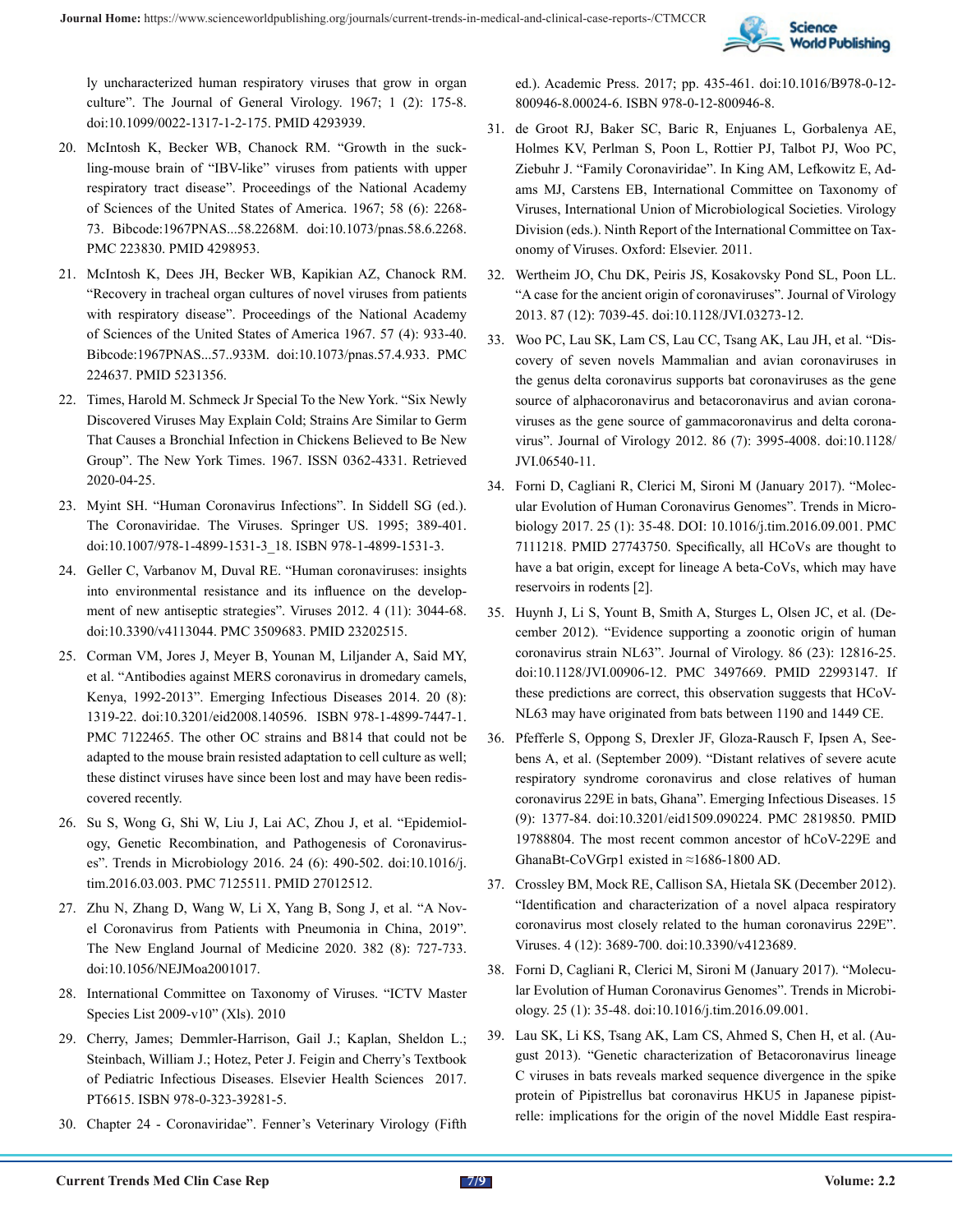

[tory syndrome coronavirus". Journal of Virology. 87 \(15\): 8638-50.](https://pubmed.ncbi.nlm.nih.gov/23720729/) [doi:10.1128/JVI.01055-13.](https://pubmed.ncbi.nlm.nih.gov/23720729/)

- 40. [Vijaykrishna D, Smith GJ, Zhang JX, Peiris JS, Chen H, Guan Y](https://www.ncbi.nlm.nih.gov/pmc/articles/PMC1951313/)  [\(April 2007\). "Evolutionary insights into the ecology of corona](https://www.ncbi.nlm.nih.gov/pmc/articles/PMC1951313/)[viruses". Journal of Virology 2007. 81 \(15\): 8371 doi:10.1128/](https://www.ncbi.nlm.nih.gov/pmc/articles/PMC1951313/) [jvi.01135-07](https://www.ncbi.nlm.nih.gov/pmc/articles/PMC1951313/)
- 41. [Gouilh MA, Puechmaille SJ, Gonzalez JP, Teeling E, Kittayapong](https://pubmed.ncbi.nlm.nih.gov/21763784/) [P, Manuguerra JC \(October 2011\). "SARS-Coronavirus ancestor's](https://pubmed.ncbi.nlm.nih.gov/21763784/)  [foot-prints in South-East Asian bat colonies and the refuge theory".](https://pubmed.ncbi.nlm.nih.gov/21763784/) [Infection, Genetics, and Evolution. 11 \(7\): 1690-702. doi:10.1016/j.](https://pubmed.ncbi.nlm.nih.gov/21763784/) [meegid.2011.06.021.](https://pubmed.ncbi.nlm.nih.gov/21763784/)
- 42. [Cui J, Han N, Streicker D, Li G, Tang X, Shi Z, et al. \(October](https://www.ncbi.nlm.nih.gov/pmc/articles/PMC2851503/)  [2007\). "Evolutionary relationships between bat coronaviruses](https://www.ncbi.nlm.nih.gov/pmc/articles/PMC2851503/)  [and their hosts". Emerging Infectious Diseases. 13 \(10\): 1526-32.](https://www.ncbi.nlm.nih.gov/pmc/articles/PMC2851503/) [doi:10.3201/eid1310.070448.](https://www.ncbi.nlm.nih.gov/pmc/articles/PMC2851503/)
- 43. [Lau SK, Woo PC, Li KS, Tsang AK, Fan RY, Luk HK, et al. \(March](https://pubmed.ncbi.nlm.nih.gov/25552712/) [2015\). Discovery of a novel coronavirus, China Rattus coronavirus](https://pubmed.ncbi.nlm.nih.gov/25552712/) [HKU24, from Norway rats supports the murine origin of Betacoro](https://pubmed.ncbi.nlm.nih.gov/25552712/)[navirus 1 and has implications for the ancestor of Betacoronavirus](https://pubmed.ncbi.nlm.nih.gov/25552712/) [lineage A. Journal of Virology. 89 \(6\): 3076-92.](https://pubmed.ncbi.nlm.nih.gov/25552712/)
- 44. [Bidokhti MR, Tråvén M, Krishna NK, Munir M, Belák S, Alenius](https://pubmed.ncbi.nlm.nih.gov/23804565/) [S, et al. Evolutionary dynamics of bovine coronaviruses: natural se](https://pubmed.ncbi.nlm.nih.gov/23804565/)[lection pattern of the spike gene implies adaptive evolution of the](https://pubmed.ncbi.nlm.nih.gov/23804565/) [strains. J Gen Virol. 2013; 94\(9\): 2036-49.](https://pubmed.ncbi.nlm.nih.gov/23804565/)
- 45. [Vijgen L, Keyaerts E, Moës E, Thoelen I, Wollants E, Lemey P, et al.](https://pubmed.ncbi.nlm.nih.gov/15650185/) [Complete genomic sequence of human coronavirus OC43: molecu](https://pubmed.ncbi.nlm.nih.gov/15650185/)[lar clock analysis suggests a relatively recent zoonotic coronavirus](https://pubmed.ncbi.nlm.nih.gov/15650185/) [transmission event. J Virol. 2005; 79 \(3\): 1595-604.](https://pubmed.ncbi.nlm.nih.gov/15650185/)
- 46. PMID 15650185. However, it is tempting to speculate about an alternative hypothesis, that the 1889-1890 pandemic may have been the result of interspecies transmission of bovine coronaviruses to humans, resulting in the subsequent emergence of HCoV-OC43.
- 47. [Corman VM, Muth D, Niemeyer D, Drosten C. Hosts and Sources](https://pubmed.ncbi.nlm.nih.gov/29551135/) [of Endemic Human Coronaviruses. Adv Virus Res. 2018; 100: 163-](https://pubmed.ncbi.nlm.nih.gov/29551135/) [88.](https://pubmed.ncbi.nlm.nih.gov/29551135/)
- 48. [Lau SK, Lee P, Tsang AK, Yip CC, Tse H, Lee RA, et al. Molecular](https://pubmed.ncbi.nlm.nih.gov/21849456/) [epidemiology of human coronavirus OC43 reveals the evolution of](https://pubmed.ncbi.nlm.nih.gov/21849456/) [different genotypes over time and recent emergence of a novel geno](https://pubmed.ncbi.nlm.nih.gov/21849456/)[type due to natural recombination. J Virol. 2011; 85 \(21\): 11325-37.](https://pubmed.ncbi.nlm.nih.gov/21849456/)
- 49. [Schaumburg CS, Held KS, Lane TE. Mouse hepatitis virus infection](https://pubmed.ncbi.nlm.nih.gov/18508518/) [of the CNS: a model for defense, disease, and repair. Frontiers in](https://pubmed.ncbi.nlm.nih.gov/18508518/) [Bioscience. 2011; 1; \(13\): 4393-406. doi:10.2741/3012.](https://pubmed.ncbi.nlm.nih.gov/18508518/)
- 50. [Liu P, Shi L, Zhang W, He J, Liu C, Zhao C, et al. Prevalence and](https://www.ncbi.nlm.nih.gov/pmc/articles/PMC5700739/) [genetic diversity analysis of human coronaviruses among cross-bor](https://www.ncbi.nlm.nih.gov/pmc/articles/PMC5700739/)[der children. Virol J. 2017; 14: 230.](https://www.ncbi.nlm.nih.gov/pmc/articles/PMC5700739/)
- 51. [Forgie S, Marrie TJ . Healthcare-associated atypical pneumonia. Se](https://pubmed.ncbi.nlm.nih.gov/19199189/#:~:text=Although there are over 100,%2C HCoV NL63%2C HCoV HKU1%3B)[min Respir Crit Care Med. 30: 67-85.](https://pubmed.ncbi.nlm.nih.gov/19199189/#:~:text=Although there are over 100,%2C HCoV NL63%2C HCoV HKU1%3B)
- 52. [Sorush Niknamian. Introducing Covid-19 as an Evolutionary Meta](https://www.oatext.com/introducing-covid-19-as-an-evolutionary-metabolic-infectious-disease-emid-the-prime-cause-and-representing-alternative-treatment-for-covid-19-sars-cov-2.php)[bolic Infectious Disease \(Emid\) the Prime Cause and Representing](https://www.oatext.com/introducing-covid-19-as-an-evolutionary-metabolic-infectious-disease-emid-the-prime-cause-and-representing-alternative-treatment-for-covid-19-sars-cov-2.php)

[Alternative Treatment for COVID-19 \(SARS-CoV-2\). 2020; 1: 1-7.](https://www.oatext.com/introducing-covid-19-as-an-evolutionary-metabolic-infectious-disease-emid-the-prime-cause-and-representing-alternative-treatment-for-covid-19-sars-cov-2.php)

- 53. [Ivanov IP, Atkins. Ribosomal frameshifting in decoding antizyme](https://pubmed.ncbi.nlm.nih.gov/17332016/) [mRNAs from yeast and protists to humans: close to 300 cases reveal](https://pubmed.ncbi.nlm.nih.gov/17332016/) [remarkable diversity despite underlying conservation. Nucleic Acids](https://pubmed.ncbi.nlm.nih.gov/17332016/) [Res. 2007; 35 : 1842-58.](https://pubmed.ncbi.nlm.nih.gov/17332016/)
- 54. [Jacks T, Power MD, Masiarz FR, Luciw PA, Barr PJ, Varmus HE.](https://pubmed.ncbi.nlm.nih.gov/2447506/)  [Characterization of ribosomal frameshifting in HIV-1 gag-pol ex](https://pubmed.ncbi.nlm.nih.gov/2447506/)[pression. Nature. 1988; 331: 280-3.](https://pubmed.ncbi.nlm.nih.gov/2447506/)
- 55. [Jacks T, Madhani HD, Masiarz FR, Varmus HE. Signals for ribo](https://pubmed.ncbi.nlm.nih.gov/2846182/#:~:text=The gag%2Dpol protein of,reading frames by ribosomal frameshifting.&text=Mutations in RSV pol also,gag%2Dpol protein in vitro.)[somal frameshifting in the Rous sarcoma virus gag-pol region. 1988;](https://pubmed.ncbi.nlm.nih.gov/2846182/#:~:text=The gag%2Dpol protein of,reading frames by ribosomal frameshifting.&text=Mutations in RSV pol also,gag%2Dpol protein in vitro.) [Cell. 55: 447-58.](https://pubmed.ncbi.nlm.nih.gov/2846182/#:~:text=The gag%2Dpol protein of,reading frames by ribosomal frameshifting.&text=Mutations in RSV pol also,gag%2Dpol protein in vitro.)
- 56. [Venkatesan M, Silver LL, Nossal NG . Bacteriophage T4 gene 41](https://pubmed.ncbi.nlm.nih.gov/6288720/#:~:text=We now show that a,amber mutation in gene 41.)  [protein, required for the synthesis of RNA primers, is also a DNA](https://pubmed.ncbi.nlm.nih.gov/6288720/#:~:text=We now show that a,amber mutation in gene 41.) [helicase. J. Biol. Chem. 1982; 25; 257:12426-34.](https://pubmed.ncbi.nlm.nih.gov/6288720/#:~:text=We now show that a,amber mutation in gene 41.)
- 57. Matson SW, Tabor S, Richardson CC (November 1983). The gene 4 protein of bacteriophage T7. Characterization of helicase activity. J. Biol. Chem. 258 (22): 14017-24. PMID 6315716.
- 58. [Steimer, L. Klostermeier, D. RNA helicases in infection and disease.](https://pubmed.ncbi.nlm.nih.gov/22699555/#:~:text=Vertebrate RNA helicases sense viral,%2C cancer%2C and aging processes.) [RNA Biology. 2012; 9: 751-71.](https://pubmed.ncbi.nlm.nih.gov/22699555/#:~:text=Vertebrate RNA helicases sense viral,%2C cancer%2C and aging processes.)
- 59. [Jankowsky E, Fairman-Williams ME . An introduction to RNA he](https://pubs.rsc.org/en/content/chapter/bk9781847559142-00001/978-1-84755-914-2)[licases: superfamilies, families, and major themes. In Jankowsky E](https://pubs.rsc.org/en/content/chapter/bk9781847559142-00001/978-1-84755-914-2) [\(ed.\). RNA Helicases \(RSC Biomolecular Sciences\). Cambridge,](https://pubs.rsc.org/en/content/chapter/bk9781847559142-00001/978-1-84755-914-2)  [England: Royal Society of Chemistry 2010.](https://pubs.rsc.org/en/content/chapter/bk9781847559142-00001/978-1-84755-914-2)
- 60. [Ranji, A.; Boris-Lawrie, K. RNA helicases: Emerging roles in viral](https://pubmed.ncbi.nlm.nih.gov/21173576/#:~:text=Abstract,in response to viral infection.) [replication and the host innate response. RNA Biology. 2010; 7: 775-](https://pubmed.ncbi.nlm.nih.gov/21173576/#:~:text=Abstract,in response to viral infection.) [87.](https://pubmed.ncbi.nlm.nih.gov/21173576/#:~:text=Abstract,in response to viral infection.)
- 61. [Jankowsky E. RNA helicases at work: binding and rearranging.](https://pubmed.ncbi.nlm.nih.gov/20813532/)  [Trends Biochem Sci. 2011; 36: 19-29.](https://pubmed.ncbi.nlm.nih.gov/20813532/)
- 62. [Yang Q, Del Campo M, Lambowitz AM, Jankowsky E. DEAD](https://pubmed.ncbi.nlm.nih.gov/17964264/#:~:text=No directional movement of the,complex RNA or RNP assemblies.)[box proteins unwind duplexes by local strand separation. Mol. Cell.](https://pubmed.ncbi.nlm.nih.gov/17964264/#:~:text=No directional movement of the,complex RNA or RNP assemblies.) [2007; 28: 253-63.](https://pubmed.ncbi.nlm.nih.gov/17964264/#:~:text=No directional movement of the,complex RNA or RNP assemblies.)
- 63. [Liu F, Putnam A, Jankowsky E. ATP hydrolysis is required for](https://pubmed.ncbi.nlm.nih.gov/19088201/) [DEAD-box protein recycling but not for duplex unwinding". Proc.](https://pubmed.ncbi.nlm.nih.gov/19088201/) [Natl. Acad. Sci. U.S.A. 2008; 105: 20209-14](https://pubmed.ncbi.nlm.nih.gov/19088201/)
- 64. [Jarmoskaite I, Russell R. DEAD-box proteins as RNA helicases and](https://pubmed.ncbi.nlm.nih.gov/21297876/)  [chaperones. Wiley Interdiscip Rev RNA. 2011;2 : 135-52.](https://pubmed.ncbi.nlm.nih.gov/21297876/)
- 65. [Lainé JP, Mocquet V, Egly JM. TFIIH enzymatic activities in tran](https://pubmed.ncbi.nlm.nih.gov/16793373/)[scription and nucleotide excision repair. Meth. Enzymol. Methods](https://pubmed.ncbi.nlm.nih.gov/16793373/) [Enzymology. 2006; 408.246-63](https://pubmed.ncbi.nlm.nih.gov/16793373/)
- 66. [Charles D. Pangenesis. Nature. 1871; 3:502-3.](https://www.nature.com/articles/003502a0)
- 67. [Holterhoff, Kate. The History and Reception of Charles Darwin's](https://pubmed.ncbi.nlm.nih.gov/24570302/) [Hypothesis of Pangenesis. J Hist Biol. 2014; 47: 661-95.](https://pubmed.ncbi.nlm.nih.gov/24570302/)
- 68. [Liu, Yongsheng. A new perspective on Darwin's Pangenesis. Biol](https://pubmed.ncbi.nlm.nih.gov/18429766/#:~:text=He suggested that all cells,finally congregate in the gonads.&text=He found no evidence in,of Pangenesis was largely abandoned.) [Rev Camb Philos Soc.2008; 83: 141-49.](https://pubmed.ncbi.nlm.nih.gov/18429766/#:~:text=He suggested that all cells,finally congregate in the gonads.&text=He found no evidence in,of Pangenesis was largely abandoned.)
- 69. [Orr HA. Dobzhansky, Bateson, and the genetics of speciation. Ge](https://www.ncbi.nlm.nih.gov/pmc/articles/PMC1207686/)[netics. 1996; 144: 1331-5](https://www.ncbi.nlm.nih.gov/pmc/articles/PMC1207686/)
- 70. [Bateson W. Heredity and variation in modern lights. Darwin and](https://www.researchgate.net/publication/284651460_Heredity_and_Variation_in_Modern_Lights) [Modern Science. 2009.](https://www.researchgate.net/publication/284651460_Heredity_and_Variation_in_Modern_Lights)